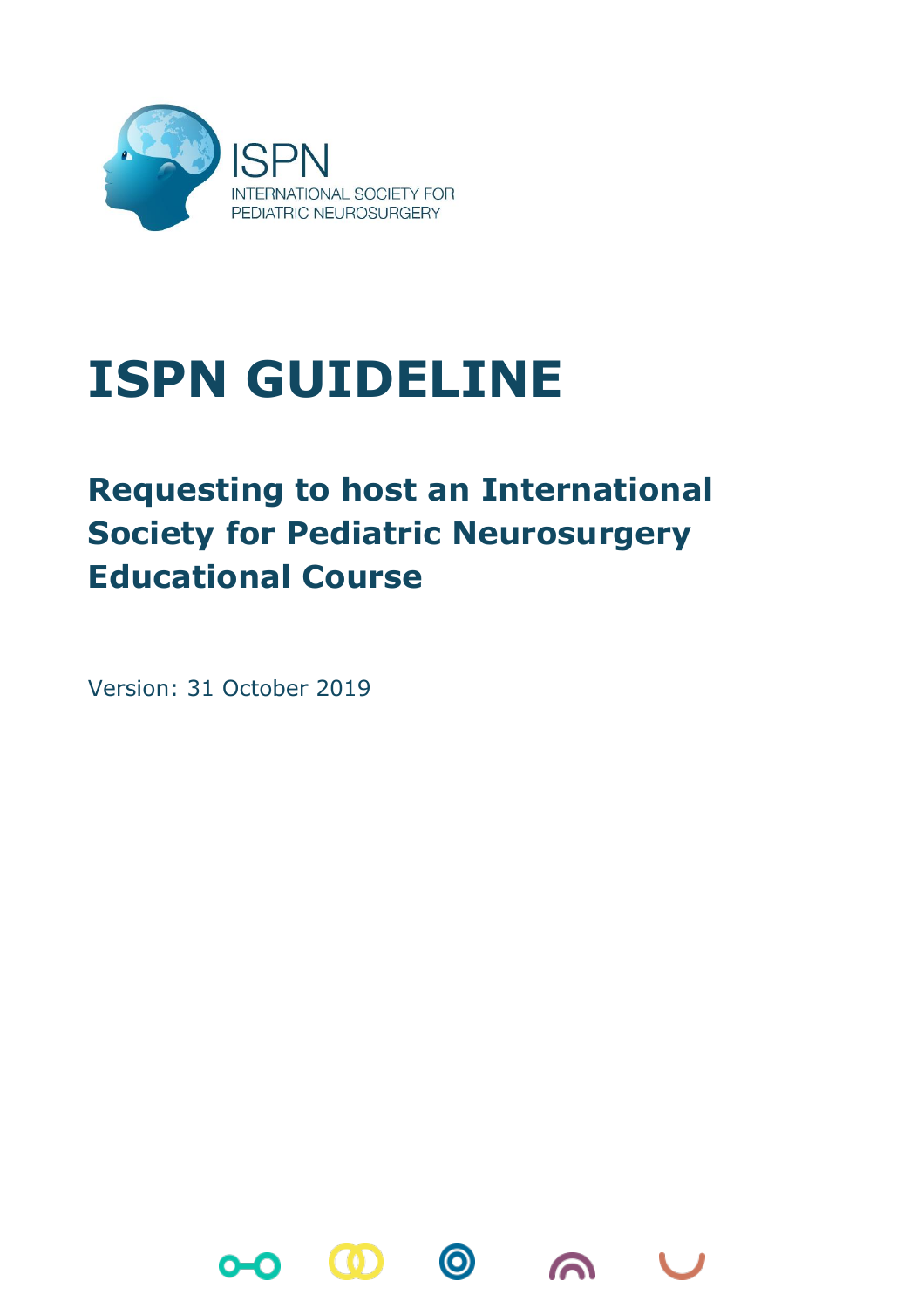

- **1.** The written request to hold an ISPN Educational Course can only be submitted by a member ('Course Convenor') through the Pediatric Neurosurgery Society or the adult Neurosurgery Society in that city/country. The request is to be sent to the ISPN Education Committee Chair at the latest 3 months before the course is to start, in order to allow time for logistical arrangements.
- **2.** The Faculty and details of the Course are organized by the ISPN Education Committee. However, the Course Convenors are always requested to specify the topics they want covered in the Course to meet local needs. It is also their prerogative to suggest names of Faculty, but the final choice of the Faculty will be through the Education Committee who have to take into consideration issues like availability, reimbursements, etc.
- **3.** When submitting the request to the Education Committee, the requesting member has to include the following course specifications for initial consideration:
	- **a.** Suggested dates and time, either a two-day or three-day course are possible
	- **b.** Venue and accessibility from the airport
	- **c.** Requested arrival and departure dates for Faculty
	- **d.** Available arrangements to pick up and drop off the Faculty
	- **e.** Whether the ISPN Course will be held together with any local meeting and whether the Faculty for the Course is involved in that meeting. Details required.
	- **f.** In case of a three-day Course whether ½ day is to be allocated for any networking/bonding activity between Faculty and trainees.
	- **g.** Whether translation facilities are requested or are considered required.
- **4.** The Courses duration will either be a two-day Course or a three-day Course with ½ day free time. No Course which is not for at least 2 days will be accepted (as per decision of the EB in Tel Aviv 2018)
- **5.** The Course Convenor must provide the Education Committee with the names and emails of trainees and other neurosurgeons enrolled for the Course AT LEAST 4 days prior to commencement of the Course. This is to enable them to have access to the ISPN App which will be used for the Course.
- **6.** The invitation/request to join Course Faculty should be sent from the Education Committee and not from the Course Convenor to ensure a one-window contact.
- **7.** A feedback form MUST be completed by the trainees before they get their Course certificate. The Course Faculty should also fill in a feedback form. The results from these feedback forms must be provided to the ISPN Education Committee.

## Details of the forms are as follows:

FEEDBACK FORM - ENROLLED TRAINEES *(scores must be 0-4, 0 being worst and 4 being best)*

- Were the topics covered relevant to your current practice in pediatric neurosurgery?
- How were the arrangements for stay at the Course?
- How was the approachability of the Faculty?
- Did you have difficulty understanding the pronunciations of the Faculty? Kindly name the Faculty who you could not understand.
- Do you think what you learnt at the Course will impact your practice?
- Were you happy with the case discussions in the Course?
- What else would you like to have seen as a part of the Course?

FEEDBACK FORM - FACULTY *(0-4)*